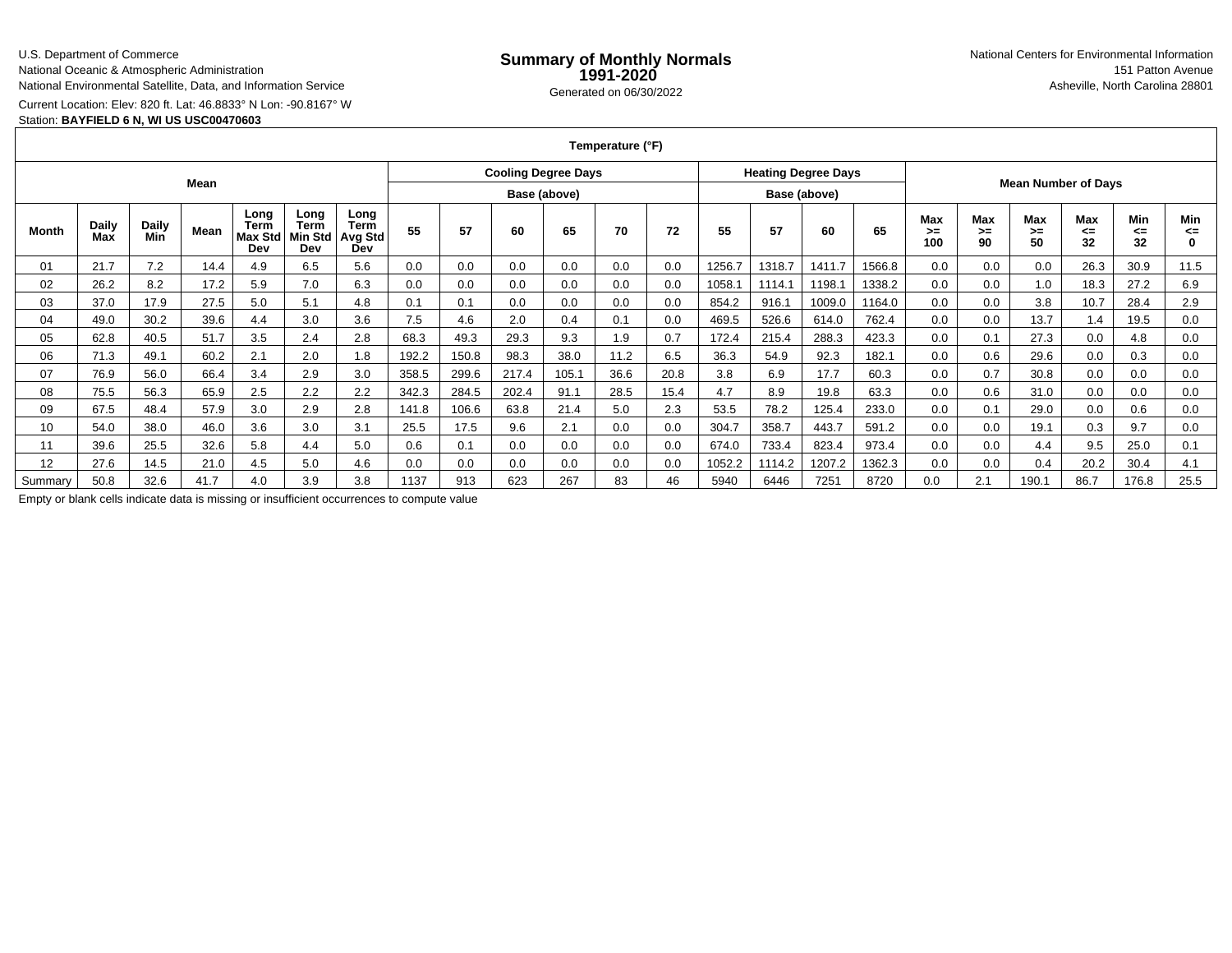U.S. Department of Commerce

National Oceanic & Atmospheric AdministrationNational Environmental Satellite, Data, and Information Service

e **Summary of Monthly Normals**<br> **1991-2020** 151 Patton Avenue **1991-2020** 1997-2020 e Generated on 06/30/2022 Asheville, North Carolina 28801 National Centers for Environmental Information151 Patton Avenue

Current Location: Elev: 820 ft. Lat: 46.8833° N Lon: -90.8167° W

## Station: **BAYFIELD 6 N, WI US USC00470603**

# **Precipitation (in.)**

|         | <b>Totals</b> |           |           | $\cdots$<br><b>Mean Number of Days</b> | Precipitation Probabilities<br>Probability that precipitation will be<br>equal to or less than<br>the indicated amount |       |                                                         |       |  |
|---------|---------------|-----------|-----------|----------------------------------------|------------------------------------------------------------------------------------------------------------------------|-------|---------------------------------------------------------|-------|--|
|         | <b>Means</b>  |           |           | <b>Daily Precipitation</b>             |                                                                                                                        |       | <b>Monthly Precipitation<br/>vs. Probability Levels</b> |       |  |
| Month   | Mean          | $>= 0.01$ | $>= 0.10$ | $>= 0.50$                              | $>= 1.00$                                                                                                              | 0.25  | 0.50                                                    | 0.75  |  |
| 01      | 1.70          | 17.5      | 5.6       | 0.4                                    | 0.1                                                                                                                    | 1.06  | 1.46                                                    | 2.39  |  |
| 02      | 1.12          | 11.4      | 3.6       | 0.4                                    | 0.1                                                                                                                    | 0.62  | 1.03                                                    | 1.55  |  |
| 03      | 1.61          | 11.8      | 4.3       | 1.1                                    | 0.3                                                                                                                    | 0.90  | 1.72                                                    | 2.15  |  |
| 04      | 3.08          | 11.0      | 6.0       | 1.6                                    | 0.9                                                                                                                    | 2.10  | 2.77                                                    | 3.45  |  |
| 05      | 3.49          | 11.8      | 6.7       | 2.0                                    | 1.0                                                                                                                    | 2.93  | 3.35                                                    | 4.25  |  |
| 06      | 3.34          | 11.9      | 7.0       | 2.1                                    | 0.6                                                                                                                    | 2.20  | 2.84                                                    | 4.44  |  |
| 07      | 4.11          | 14.1      | 7.9       | 2.6                                    | 1.1                                                                                                                    | 2.83  | 3.85                                                    | 4.96  |  |
| 08      | 3.64          | 11.2      | 6.7       | 2.4                                    | 0.8                                                                                                                    | 3.02  | 3.41                                                    | 4.34  |  |
| 09      | 3.69          | 14.3      | 7.3       | 1.9                                    | 0.6                                                                                                                    | 2.96  | 3.50                                                    | 4.37  |  |
| 10      | 3.15          | 12.8      | 7.1       | 1.8                                    | 0.3                                                                                                                    | 1.96  | 2.90                                                    | 4.15  |  |
| 11      | 2.44          | 11.9      | 5.2       | 1.6                                    | 0.5                                                                                                                    | 1.45  | 2.11                                                    | 3.02  |  |
| 12      | 1.92          | 14.2      | 5.4       | 0.4                                    | 0.0                                                                                                                    | 1.22  | 1.87                                                    | 2.13  |  |
| Summary | 33.29         | 153.9     | 72.8      | 18.3                                   | 6.3                                                                                                                    | 23.25 | 30.81                                                   | 41.20 |  |

Empty or blank cells indicate data is missing or insufficient occurrences to compute value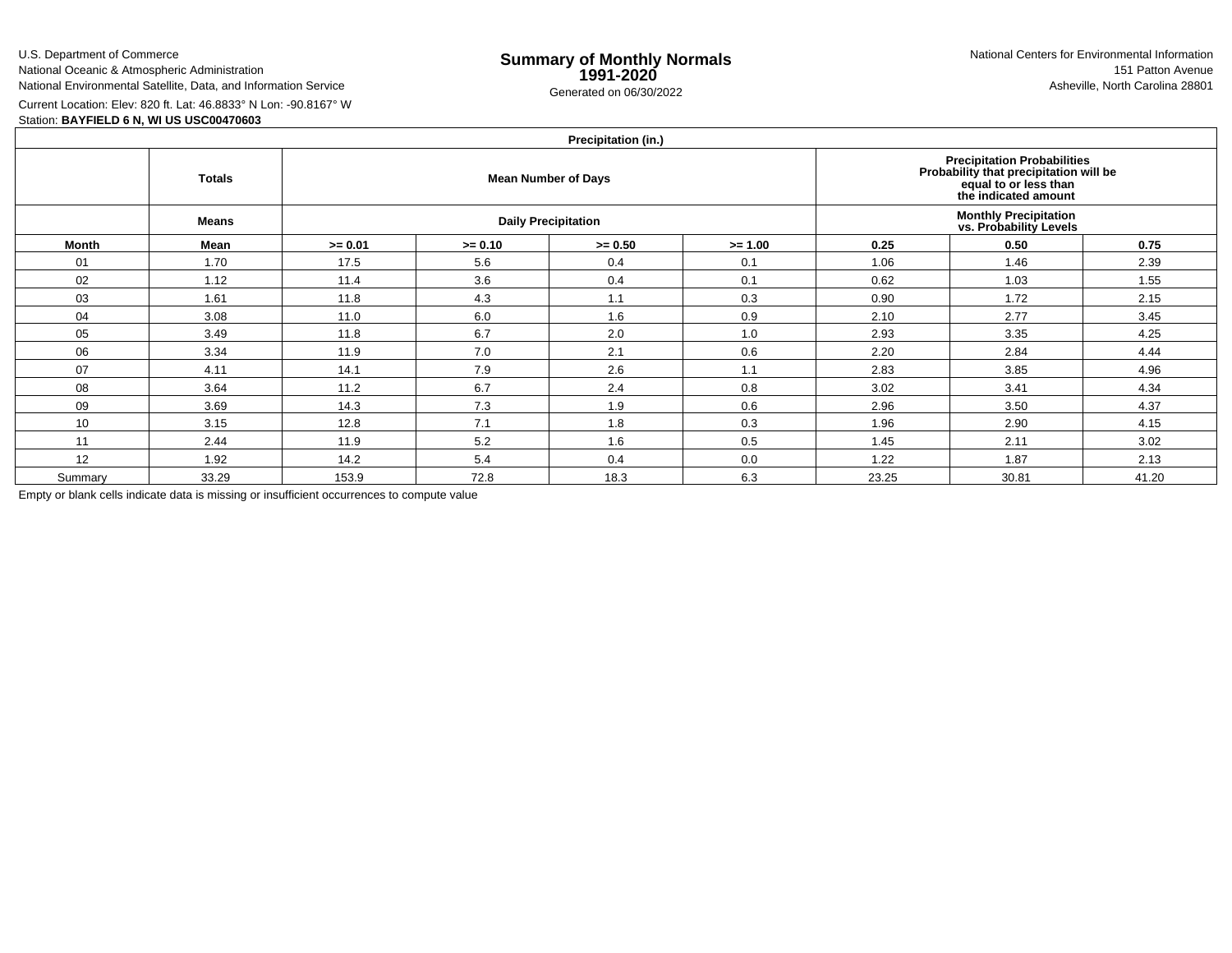U.S. Department of Commerce

National Oceanic & Atmospheric Administration

## National Environmental Satellite, Data, and Information Service

e **Summary of Monthly Normals**<br> **1991-2020** 151 Patton Avenue **1991-2020** 1997-2020 e Generated on 06/30/2022 Asheville, North Carolina 28801 National Centers for Environmental Information151 Patton Avenue

Current Location: Elev: 820 ft. Lat: 46.8833° N Lon: -90.8167° W

## Station: **BAYFIELD 6 N, WI US USC00470603**

|                 | Snow (in.)       |                            |      |                        |      |       |       |       |                          |      |                                                                                                  |                                                                                                          |       |  |  |
|-----------------|------------------|----------------------------|------|------------------------|------|-------|-------|-------|--------------------------|------|--------------------------------------------------------------------------------------------------|----------------------------------------------------------------------------------------------------------|-------|--|--|
|                 | <b>Totals</b>    | <b>Mean Number of Days</b> |      |                        |      |       |       |       |                          |      |                                                                                                  | <b>Snow Probabilities</b><br>Probability that snow will be equal to<br>or less than the indicated amount |       |  |  |
|                 | Means            |                            |      | Snowfall >= Thresholds |      |       |       |       | Snow Depth >= Thresholds |      | Monthly Snow vs. Probability Levels<br>Values derived from the<br>incomplete gamma distribution. |                                                                                                          |       |  |  |
| Month           | Snowfall<br>Mean | 0.01                       | 1.0  | 3.0                    | 5.00 | 10.00 |       | 3     | 5                        | 10   | .25                                                                                              | .50                                                                                                      | .75   |  |  |
| 01              | 29.50            | 19.8                       | 9.6  | 2.7                    | 0.7  | 0.2   | 30.7  | 29.9  | 28.7                     | 23.5 | 18.90                                                                                            | 30.40                                                                                                    | 37.10 |  |  |
| 02              | 15.80            | 12.4                       | 5.1  | 1.3                    | 0.7  | 0.1   | 28.4  | 28.0  | 27.8                     | 23.5 | 8.80                                                                                             | 15.40                                                                                                    | 20.10 |  |  |
| 03              | 14.60            | 9.9                        | 4.1  | 1.5                    | 0.7  | 0.1   | 27.3  | 25.2  | 22.9                     | 17.9 | 8.50                                                                                             | 11.80                                                                                                    | 19.50 |  |  |
| 04              | 5.10             | 4.1                        | 2.0  | 0.5                    | 0.2  | 0.0   | 9.4   | 5.9   | 4.4                      | 2.6  | 1.70                                                                                             | 3.60                                                                                                     | 6.10  |  |  |
| 05              | 0.80             | 0.6                        | 0.3  | 0.1                    | 0.1  | 0.0   | 0.2   | 0.1   | 0.1                      | 0.0  | 0.00                                                                                             | 0.00                                                                                                     | 0.40  |  |  |
| 06              | 0.00             | 0.0                        | 0.0  | 0.0                    | 0.0  | 0.0   | 0.0   | 0.0   | 0.0                      | 0.0  | 0.00                                                                                             | 0.00                                                                                                     | 0.00  |  |  |
| 07              | 0.00             | 0.0                        | 0.0  | 0.0                    | 0.0  | 0.0   | 0.0   | 0.0   | 0.0                      | 0.0  | 0.00                                                                                             | 0.00                                                                                                     | 0.00  |  |  |
| 08              | 0.00             | 0.0                        | 0.0  | 0.0                    | 0.0  | 0.0   | 0.0   | 0.0   | 0.0                      | 0.0  | 0.00                                                                                             | 0.00                                                                                                     | 0.00  |  |  |
| 09              | 0.00             | 0.0                        | 0.0  | 0.0                    | 0.0  | 0.0   | 0.0   | 0.0   | 0.0                      | 0.0  | 0.00                                                                                             | 0.00                                                                                                     | 0.00  |  |  |
| 10 <sup>°</sup> | 1.00             | 0.7                        | 0.3  | 0.1                    | 0.1  | 0.0   | 0.3   | 0.1   | 0.1                      | 0.0  | 0.00                                                                                             | 0.00                                                                                                     | 0.50  |  |  |
| 11              | 13.30            | 9.0                        | 3.4  | 1.4                    | 0.6  | 0.1   | 11.7  | 5.3   | 3.9                      | 1.7  | 7.70                                                                                             | 9.90                                                                                                     | 14.50 |  |  |
| 12              | 26.20            | 15.2                       | 8.0  | 2.6                    | 1.1  | 0.1   | 26.2  | 21.0  | 17.7                     | 8.1  | 15.50                                                                                            | 24.20                                                                                                    | 29.40 |  |  |
| Summary         | 106.3            | 71.7                       | 32.8 | 10.2                   | 4.2  | 0.6   | 134.2 | 115.5 | 105.6                    | 77.3 | 61.1                                                                                             | 95.3                                                                                                     | 127.6 |  |  |

Empty or blank cells indicate data is missing or insufficient occurrences to compute value